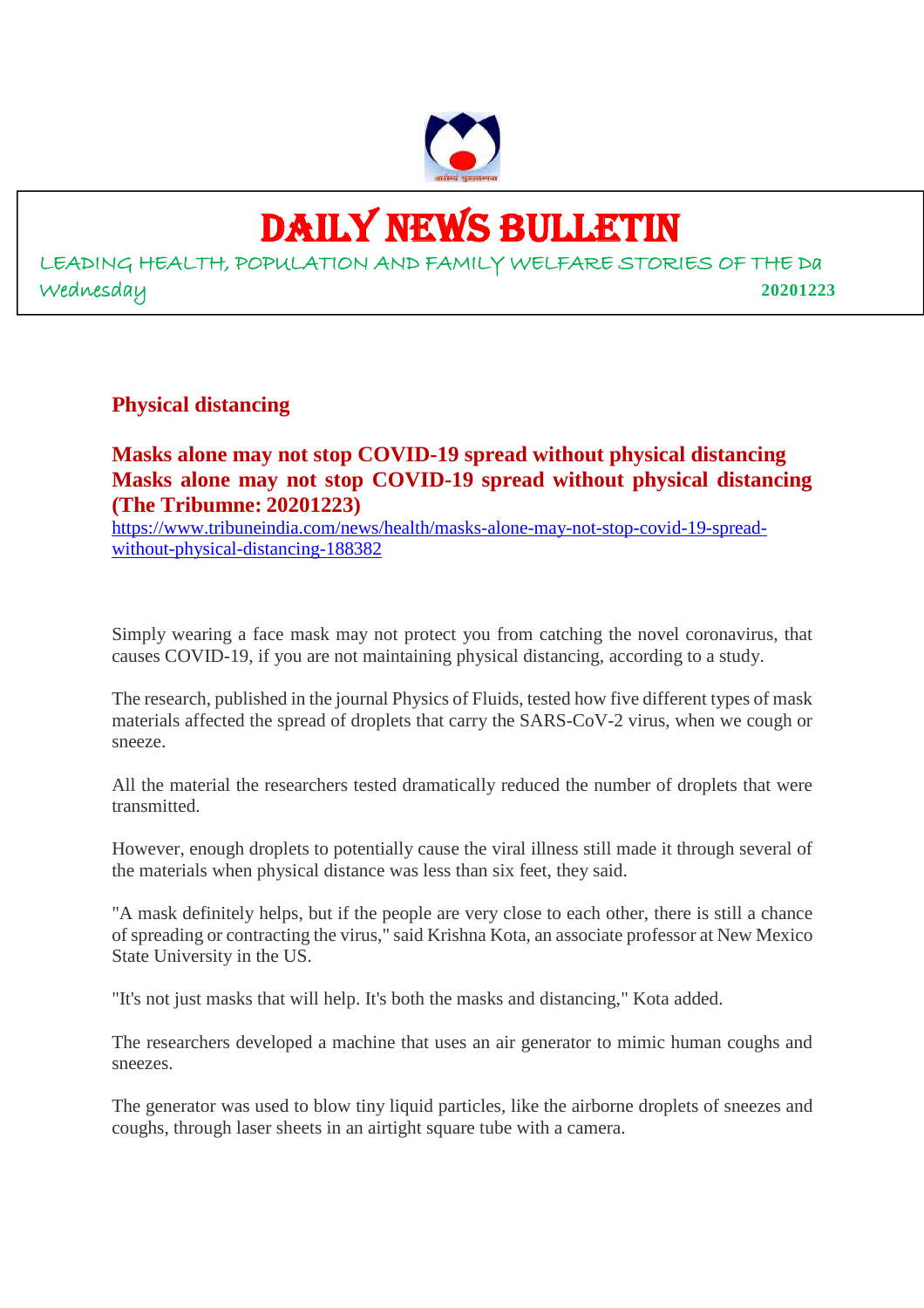They blocked the flow of the droplets in the tube with five different types of materials -- a regular cloth, a two-layer cloth mask, a wet two-layer cloth, a surgical mask, and a medicalgrade N-95 ventilator.

Each of the masks captured the vast majority of droplets, ranging from the regular cloth mask, which allowed about 3.6 per cent of the droplets to go through, to the N-95 mask, which statistically stopped 100 per cent of the droplets.

The researchers noted that at distances of less than six feet, even those small percentages of droplets can be enough to get someone sick, especially if a person with COVID-19 sneezes or coughs multiple times.

According to the researchers, a single sneeze can carry up to 200 million tiny virus particles, depending on how sick the carrier is.

They noted that even if a mask blocks a huge percentage of those particles, enough could escape to get someone sick if that person is close to the carrier.

"Without a face mask, it is almost certain that many foreign droplets will transfer to the susceptible person," Kota said.

"Wearing a mask will offer substantial, but not complete, protection to a susceptible person by decreasing the number of foreign airborne sneeze and cough droplets that would otherwise enter the person without the mask," he said.

Kota added that people should try to minimise or avoid close face-to-face or frontal human interactions. PTI

#### **Vaccinations**

#### **COVID-19 immunity lasts at least 8 months, hope for longevity of vaccinations: Study**

**The scientists found that antibodies against the virus started to drop off after 20 days post-infection. (The Tribumne: 20201223)**

https://www.tribuneindia.com/news/health/covid-19-immunity-lasts-at-least-8-months-hopefor-longevity-of-vaccinations-study-188373

COVID-19 immunity lasts at least 8 months, hope for longevity of vaccinations: Study The scientists found that antibodies against the virus started to drop off after 20 days postinfection. Reuters photo.

People who have recovered from the novel coronavirus infection have immune memory to protect against reinfection for at least eight months, according to a new study which provides strong evidence for the likelihood that COVID-19 vaccines will work for long periods.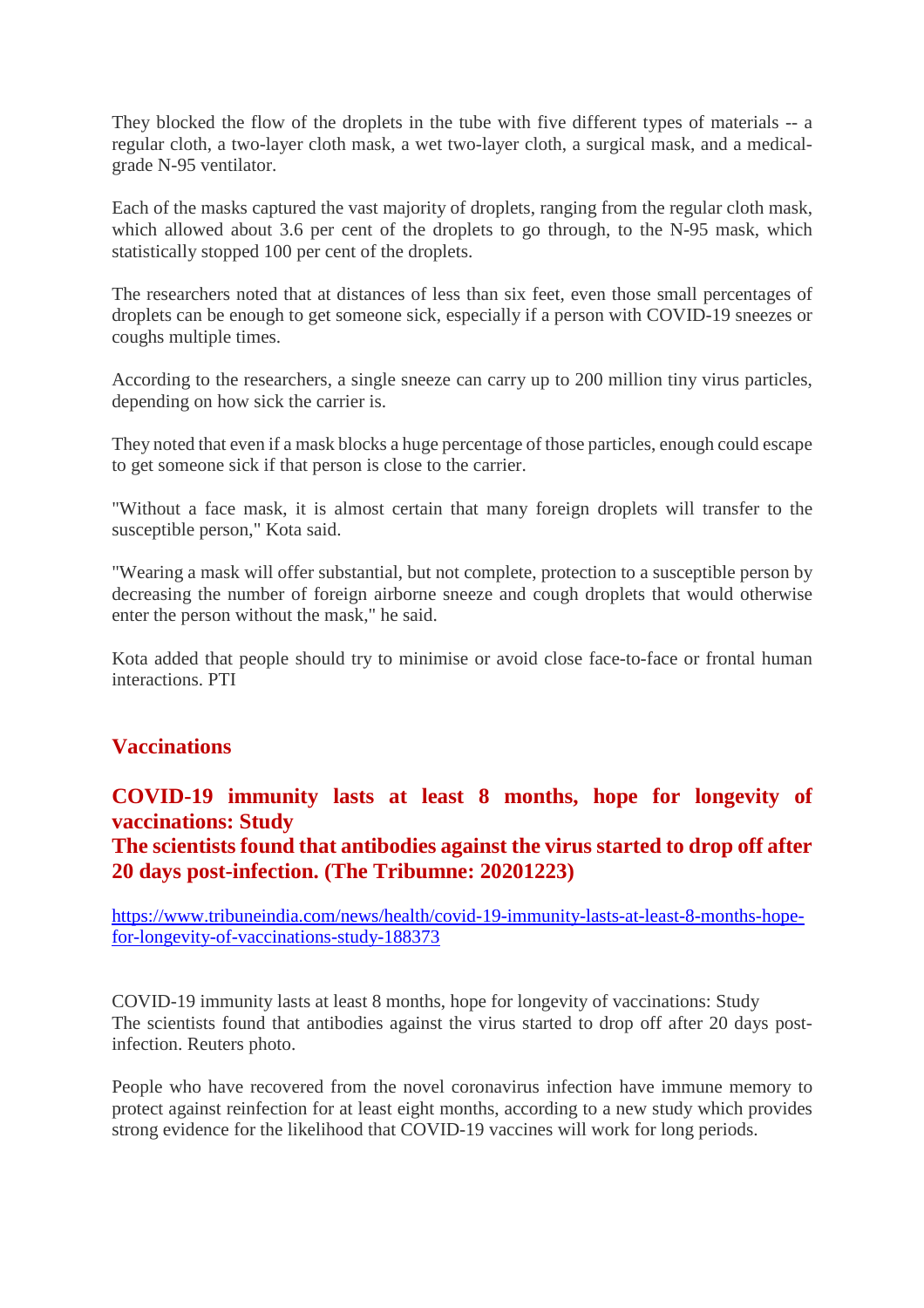While earlier studies have shown that antibodies against the coronavirus wane after the first few months of infection, raising concerns that people may lose immunity quickly, the new research, published in the journal Science Immunology, puts these concerns to rest.

According to the scientists, including those from Monash University in Australia, specific cells within the immune system called memory B cells, "remembers" infection by the virus, and if re-exposed to the virus, triggers a protective immune response through rapid production of protective antibodies.

In the study, the researchers recruited a cohort of 25 COVID-19 patients and took 36 blood samples from them from Day 4 post-infection to Day 242 post-infection.

The scientists found that antibodies against the virus started to drop off after 20 days postinfection.

Click here for the latest developments on Covid-19 epidemic

However, they said all patients continued to have memory B cells that recognised one of two components of the virus -- the spike protein which helps the virus enter host cells, and the nucleocapsid proteins.

Based on their analysis, the researchers said these virus-specific memory B cells were stably present as far as eight months after infection.

The scientists believe the findings give hope to the efficacy of any vaccine against the virus and also explains why there have been very few examples of genuine reinfection across the millions of those who have tested positive for the virus globally.

"These results are important because they show, definitively, that patients infected with the COVID-19 virus do in fact retain immunity against the virus and the disease," said study coauthor Menno van Zelm, from the Monash University Department of Immunology and Pathology.

"This has been a black cloud hanging over the potential protection that could be provided by any COVID-19 vaccine and gives real hope that, once a vaccine or vaccines are developed, they will provide long-term protection," van Zelm said. PTI

#### **Pollution**

#### **'Deaths, morbidity from air pollution led to loss of 1.4% of GDP in 2019' 18 pc of total deaths in India attributable to air pollution last year, says scientific paper. (The Tribumne: 20201223)**

https://www.tribuneindia.com/news/health/deaths-morbidity-from-air-pollution-led-to-lossof-1-4-of-gdp-in-2019-187973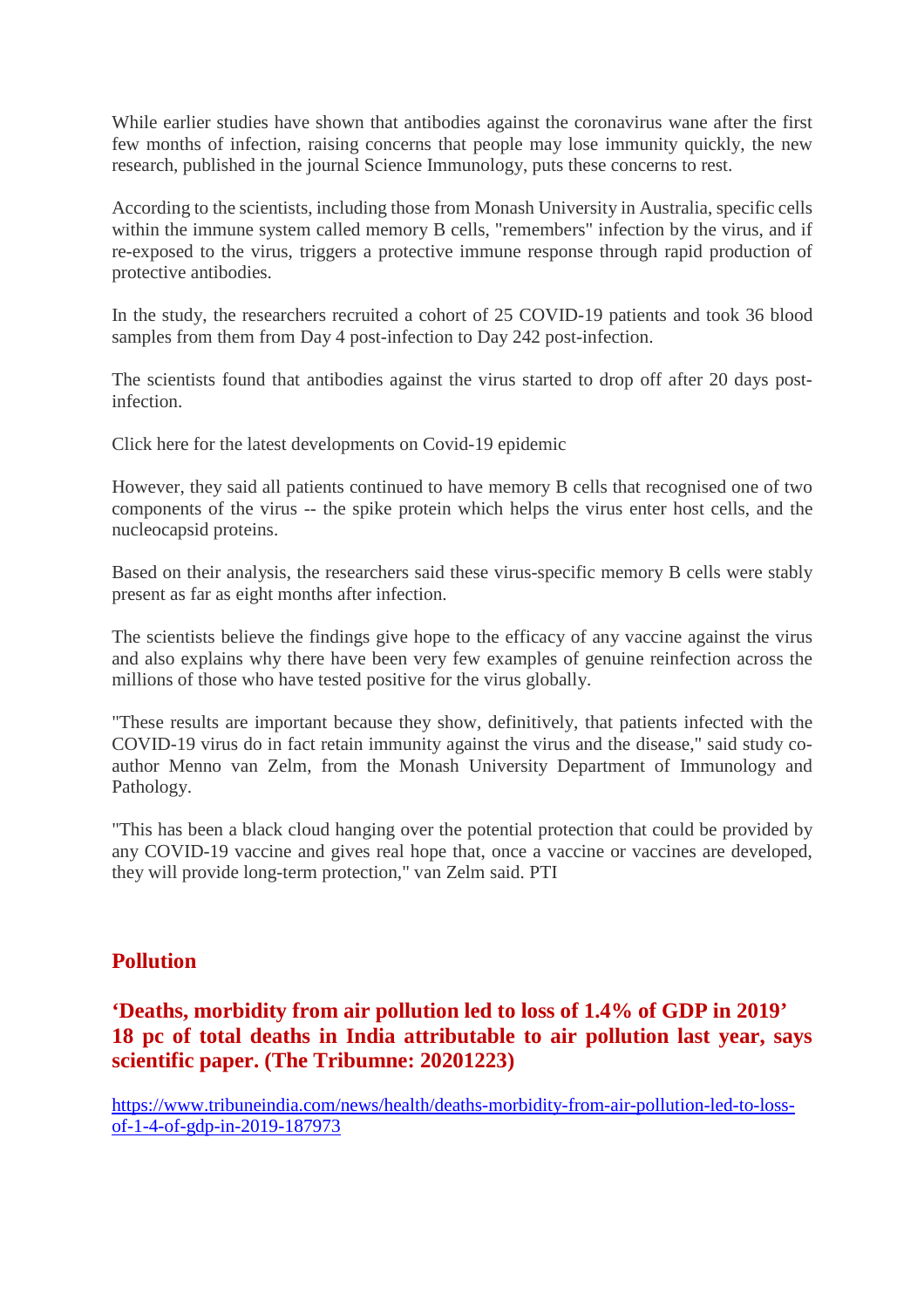'Deaths, morbidity from air pollution led to loss of 1.4% of GDP in 2019' Traffic moves on a smoggy morning in New Delhi. Reuters file photo

The economic loss due to premature deaths and morbidity from air pollution was Rs 2.6 crore or 1.4 per cent of the GDP in India in 2019, according to a new scientific paper.

It also said that 1.7 million deaths (18 per cent of the total deaths) in the country were attributable to air pollution last year.

According to scientific paper on health and economic impact of air pollution published in Lancet Planetary Health on Tuesday, household air pollution decreased in India resulting in 64 per cent reduction in the death rate attributable to it from 1990 to 2019, whereas the death rate from outdoor ambient air pollution increased during this period by 115 per cent.

The findings highlight that "lost output from deaths and diseases due to air pollution led to a loss of 1.4 per cent of the GDP of the country".

India has a good economic and development trajectory, which can improve further with the reduction of air pollution, the scientific paper noted.

According to the paper, the economic loss due to air pollution as a percentage of the state GDP was higher in the northern and central India states, with the highest in Uttar Pradesh (2.2 per cent of GDP) and Bihar (2 per cent of GDP).

NITI Aayog member Prof Vinod Paul said the scientific paper presents the latest evidence on air pollution in India, translating the health loss to economic impact.

"India has many ongoing major initiatives to reduce air pollution. This paper provides a robust assessment of the trends and current situation in each state, and highlights that augmenting the existing air pollution control efforts based on the specific situation of each state would be useful.

"Air pollution and its impact is not a matter for the health sector alone, and the solutions lie in a multi-sectoral approach with a common commitment to reducing exposure to toxic air, which is impacting the health and productivity of Indians, " he said.

ICMR Director General Balram Bhargava said various government schemes such as the 'Pradhan Mantri Ujjwala Yojana' and 'Unnat Chulha Abhiyan' have aided in reducing household air pollution in the country.

Such success encourages us to enhance efforts to reduce outdoor air pollution as well, he said.

"The findings in this analysis show that while 40 per cent of the disease burden due to air pollution is from lung diseases, the remaining 60 per cent is from ischemic heart disease, stroke, diabetes and neonatal deaths related to preterm birth, thus highlighting the broad ranging impact of air pollution on human health," Bhargava added. PTI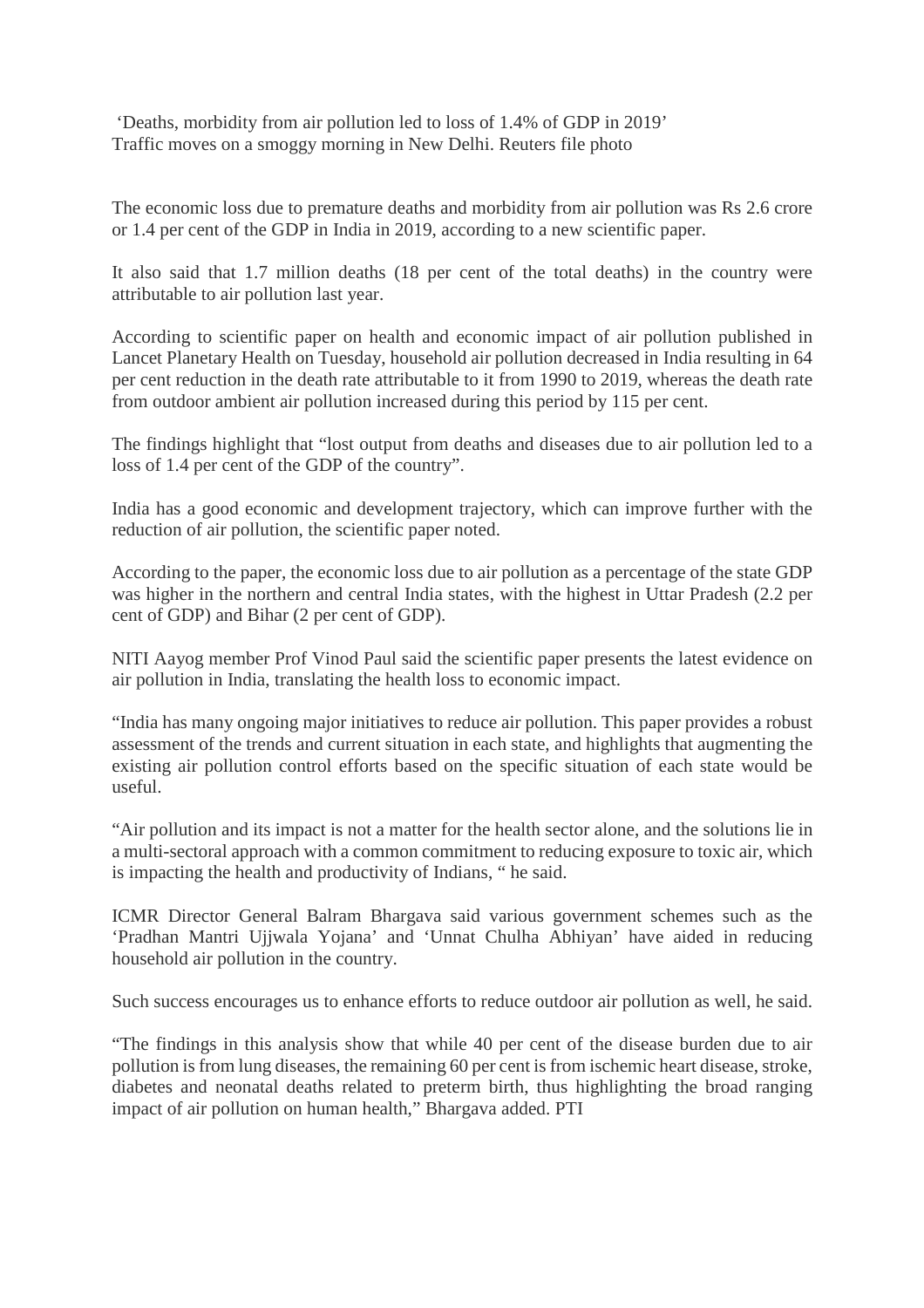#### **WHO**

#### **WHO calls meeting on new virus variant, European head says The Geneva-based body has cautioned against major alarm over the variant (The Tribumne: 20201223)**

https://www.tribuneindia.com/news/health/who-calls-meeting-on-new-virus-varianteuropean-head-says-187944

WHO calls meeting on new virus variant, European head says The World Health Organization (WHO) will convene a meeting of members to discuss strategies to counter a new, more infectious coronavirus strain that emerged in Britain

The World Health Organization (WHO) will convene a meeting of members to discuss strategies to counter a new, more infectious coronavirus strain that emerged in Britain, its European chief said on Tuesday.

He did not give a date for the meeting.

"Limiting travel to contain spread is prudent until we have better info. Supply chains for essential goods & essential travel should remain possible," WHO Regional Director Hans Kluge said on Twitter, urging increased preventive measures.

The Geneva-based body has cautioned against major alarm over the variant, saying it was a normal part of a pandemic's evolution and praising Britain for detecting it.

In a statement on Tuesday, the WHO repeated that there was not yet enough information to determine whether the new variant could affect vaccine efficacy, saying researching was ongoing.—Reuters

#### **Strain infectious**

#### **Strain infectious, but not more lethal: Govt (Hindustan Times: 20201223)**

https://epaper.hindustantimes.com/Home/ArticleView

A security official at Delhi airport on Tuesday. Twenty-one flyers in 5 cities tested positive for Covid-19 after arriving from UK. AFP

New Delhi : The new variant of the coronavirus is more transmissible but does not appear to lead to higher mortality or hospitalisation and is unlikely to make the current class of vaccines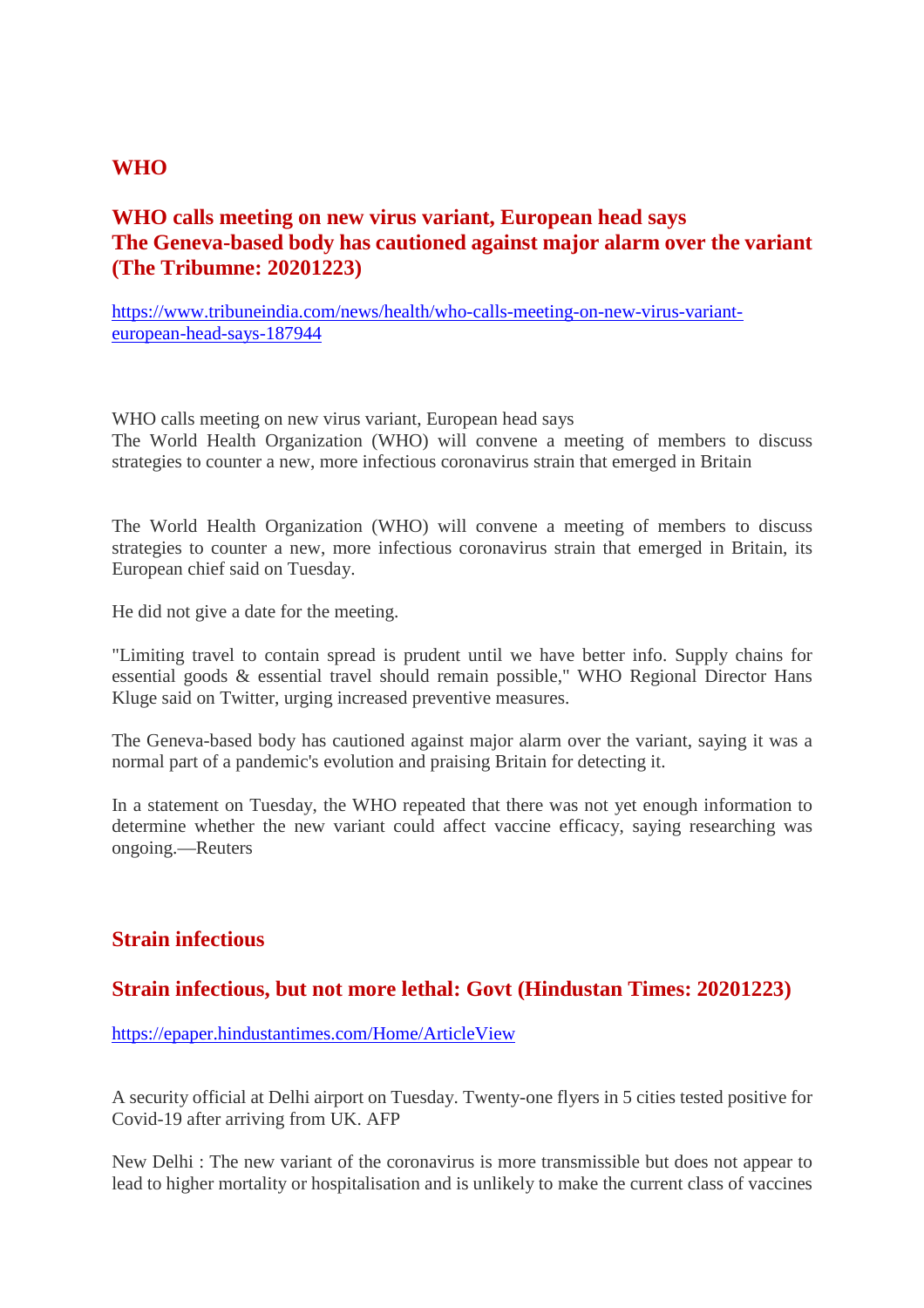ineffective, top Indian government officials said on Tuesday, citing the information available till now on a mutation that was first spotted in the UK and has since triggered a global alarm.

Union health secretary Rajesh Bhushan and Niti Aayog member (Health) VK Paul said India has stepped up genomic surveillance in order to detect if anyone has the new mutation in the country, with a particular focus on people who arrived from Britain in the past month. At least 21 people in five cities, including five at Delhi airport, tested positive for Covid-19 after landing from the UK on Tuesday. Their samples will now be sent for genomic sequencing.

To be sure, information is still being gleaned about the new mutation and any conclusion, either on its effects or its possible resistance to vaccines, cannot be made with any certainty at this stage.

"The new strain has 17 changes and one of them, N501Y, is of the area which instructs the spike protein, the part that the viruses uses to enter cells. Because of this, it appears that the strain's tendency to enter cells is higher... Does this make the disease severe? It does not seem to. Neither does it appear to increase the chances of death or hospitalisation," Paul said.

But, citing data discussions with experts, Paul said the development was worrying and that the government is vigilant since the new variant has a tendency to infect more people. Accordingly, the government will expedite genetic sequencing of all virus samples received at Indian Council of Medical Research (ICMR) and Department of Biotechnology (DBT) laboratories.

"Is it a reason for panic? No. Is it something we should be vigilant about? Certainly," he said, while adding that current evidence also suggests that the vaccines that have been developed and are being tested are unlikely to become obsolete due to these mutations. "All vaccines developed till now will work for this variant too."

The Union government also announced a new set of guidelines to trace and survey people who returned from the UK in the past month, advising states to separately quarantine them at institutional facilities if any of them develop symptoms. All such symptomatic people will be tested and if positive, the samples will be sent to genetic analysis to check for the B.1.1.7, the strain found in the UK.

The same genetic sequencing protocol will apply for samples of those who tested positive upon arrival on Tuesday, the last day for flights to and from UK before an embargo comes into force till December 31. In all, 22 people were found with the virus in five cities: eight (including a crew member) in Amritsar, six in Delhi, four in Ahmedabad, three in Kolkata and one in Chennai. According to the protocol, people sitting in the same row and up to three rows in front or behind any of the infected patients will be traced and quarantined with a test 5-10 days later.

Experts said that the new variant may already be in India. "The possibility that it hasn't arrived in India is low," said Dr Anurag Agarwal, director of the Institute of Genomics and Integrative Biology (IGIB), which is one of the labs that has been sequencing Sars-CoV-2 genomes. He explained that the virus has been found to be more transmissible but the transmission can happen only if people are not wearing masks. If precautions are not followed, the new variant may lead to super-spreading events, he added. "It is likely that the new variant may have already come to India, you will find it only if you are looking for it. This is the reason why we need to scale up the number of genomic sequencing that we are doing. India has the second highest number of Covid-19 cases in the world and it is likely that some variant like it might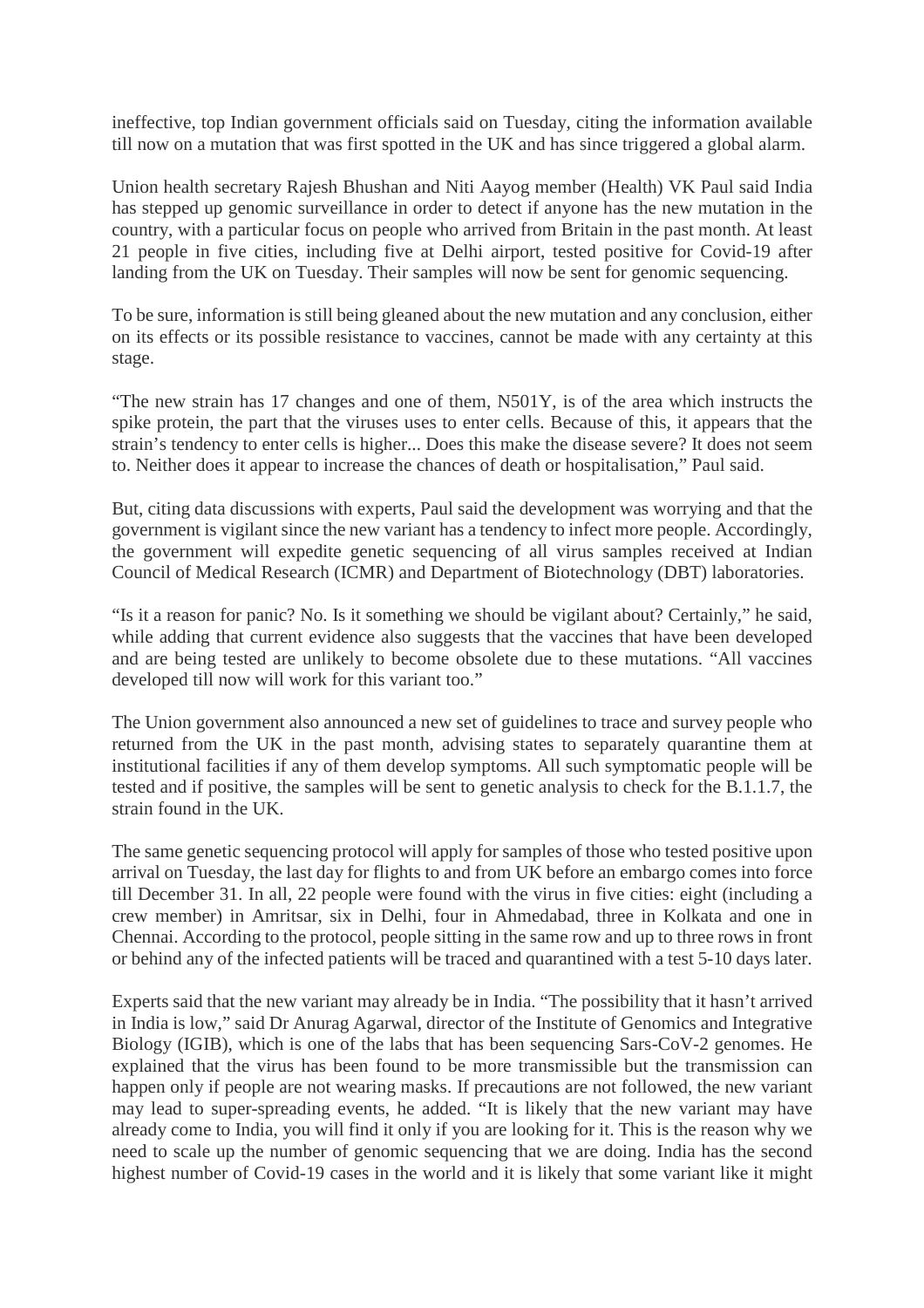have generated within the country too," said Dr Shahid Jameel, virologist and director of Trivedi School of Biosciences at Ashoka University.

Bhushan also spoke on the infection trends in India during Tuesday's briefing. "Countries like the US, Brazil, the UK, Russia and Germany are showing new peaks in Covid cases. In comparison, India's trajectory has shown a sustained decline in Covid-19 cases since mid-September," he said. Bhushan on Monday wrote to the civil aviation ministry, citing recommendations from the group of experts who reviewed the information released from the UK.

Experts from the Covid-19 Genomics UK Consortium on Saturday said the new variant is significant because it now "accounts for an increasing proportion of cases in parts of England", "has an unusually large number of genetic changes, particularly in the spike protein", and the mutations "have potential biological effects". Shortly after, UK PM Boris Johnson said the variant could be up to 70% more transmissible.

#### **Covid-19: What you need to know today (Hindustan Times: 20201223)**

#### https://epaper.hindustantimes.com/Home/ArticleView

The fact that a handful of people who flew into various parts of India from the UK have tested positive for the coronavirus is cause for alarm simply because these infections were discovered the instant India tightened its screening process for inbound fliers. It's very likely that for the past seven months, ever since India restarted flights to and from other countries through socalled travel bubbles, there has been a steady trickle of infected people into (and also out of) the country. The screening process was tightened following panic over the new strain of the Sars-CoV-2 virus identified in the UK (as far back as September, although it is only in recent weeks that it has hit the headlines after becoming the dominant strain in the country, and causing a surge in infections). UK officials have said the new strain is 70% more contagious (or infective) than the old one. They also say that in many parts of the country, it has become the dominant strain. That would mean at least some of the people identified as Covid-positive in Monday's screening at airports could potentially be carrying the new strain.

Indian health officials insisted at a briefing on Tuesday that the new strain hasn't been spotted in India, but this is one of those statements that is economical with the truth. The reality is that India does not sequence enough viral genomes for this to be said with any amount of certainty, but in all the briefings (and it's usually by the same worthies who are in charge of India's Covid response) I've listened in on, I have never heard the terms "we don't know" or "we can't say for sure" ever being used. Indeed, what they lack in knowledge, these people usually make up for with certitude. The correct answer, for instance, to a query on whether the new strain is in India would be: it hasn't been identified in our tests, but we do not sequence enough viral genomes to say for sure; we are now increasing the volume of genomes we sequence. That wasn't so difficult, now, was it? As I wrote in Tuesday's column (Dispatch 230), given that the new strain has been around since September, and flights have been operating between various airports in the two countries, there is every likelihood that the strain may already be in India – but we do not know for sure.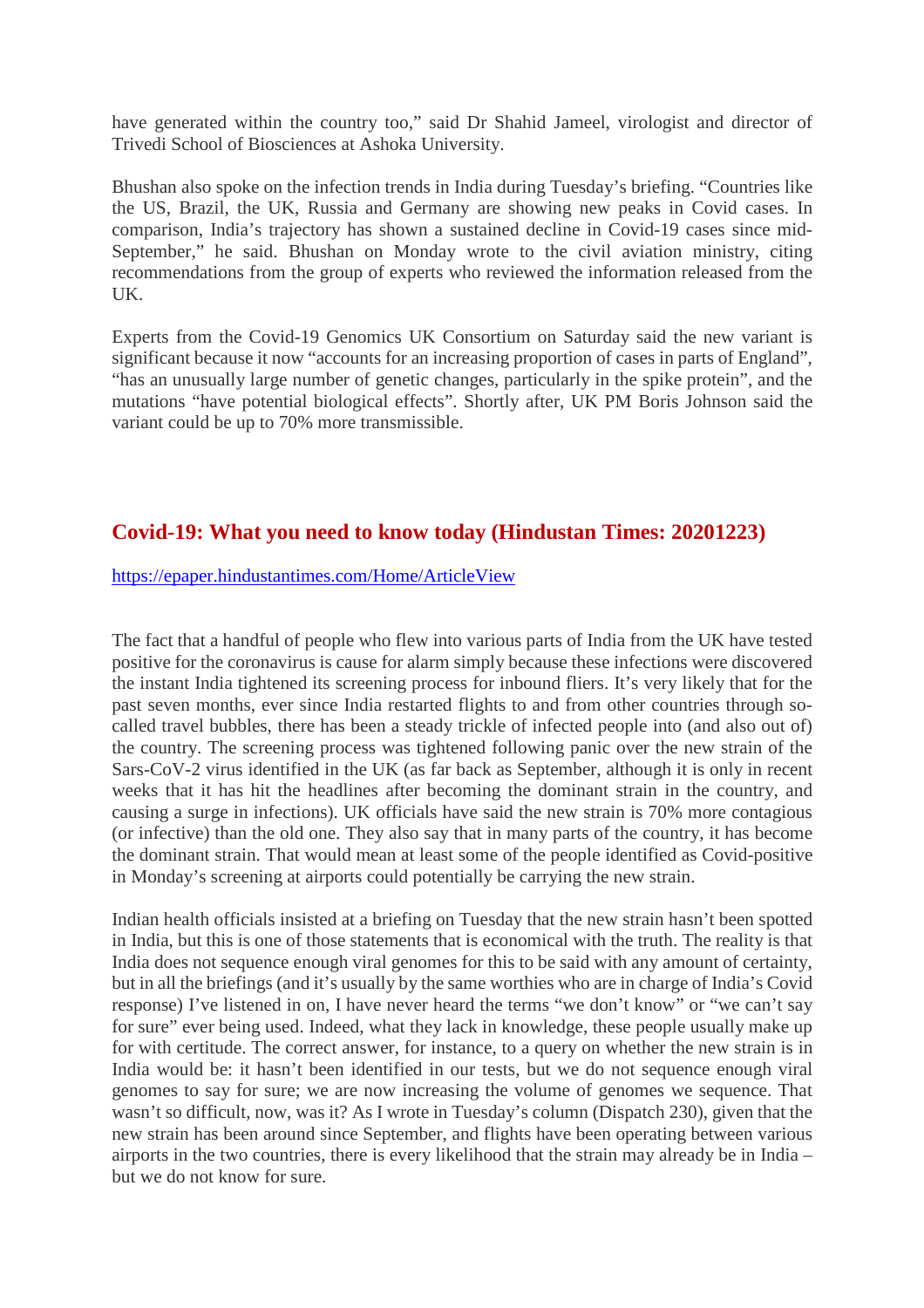In Tuesday's column, I wrote about how the UK had caught a lucky break – one of the commonly used RT-PCR tests showed only pieces of two genes in the result, as compared to the three it usually does. One of the new strain's 17 known mutations was responsible for this. The Reverse Transcription Polymerase Chain Reaction or RT-PCR test is considered the gold standard when it comes to diagnostic tests for Covid. It identifies the viral RNA (ribonucleic acid, the genetic material) by converting it into complementary DNA, which it does using an enzyme called reverse transcriptase. Then a series of chemical reactions are used to amplify the complementary DNA sections. The quantum of viral DNA is then measured using fluorescent markers. The test in question in the UK was calibrated to check for three different RNA targets – and because of the mutation, it found only two. Ergo, the country didn't really have to keep sequencing viral genomes to figure out whether the infection was caused by the new strain – if a test showed only pieces of two genes in the result, it indicated the virus was the new strain.

Apart from aggressively sequencing more viral genomes, India would do well to collect more information – for instance, every RT-PCR test also measures viral loads – from the molecular tests it conducts (the rapid antigen tests, apart from being unreliable, aren't of much use in this context) rather than simply treating the output as a binary yes/no. Indeed, had a system to do this been in place, health officials here might have been in a better position to answer the original question: is the new strain in India?

#### **Pandemic resilience**

#### **Pandemic resilience: On call for a new health law post-COVID-19(Hindustan Times: 20201223)**

https://www.thehindu.com/opinion/editorial/pandemic-resilience-the-hindu-editorial-on-callfor-a-new-health-law-post-covid-19/article33397152.ece

Parliamentary panel's call for a new health law post-COVID-19 is a kernel for reform The report of the parliamentary Standing Committee on Home Affairs calling for a comprehensive Public Health Act, as a response to the extreme stresses caused by COVID-19, is a welcome call to reform a fragmented health system. When the pandemic arrived, National Health Profile 2019 data showed that there were an estimated 0.55 government hospital beds for 1,000 people. Prolonged underinvestment in public health infrastructure thus left millions seeking help from a highly commercialised private sector with little regulatory oversight; the situation was even worse in rural areas, where care facilities are weaker, and urban workers fled to their villages, afraid of the cost of falling sick in cities. Acknowledging these distortions, and the inadequacy of existing legal frameworks, the panel has called for an omnibus law that will curb profiteering during such crises and provide robust cashless health insurance. Its indictment of the feverish commerce surrounding health-care provision, however, can serve a larger purpose if it covers overall system reform, addressing the structural asymmetry created by misguided policies. India has committed itself to covenants such as the Sustainable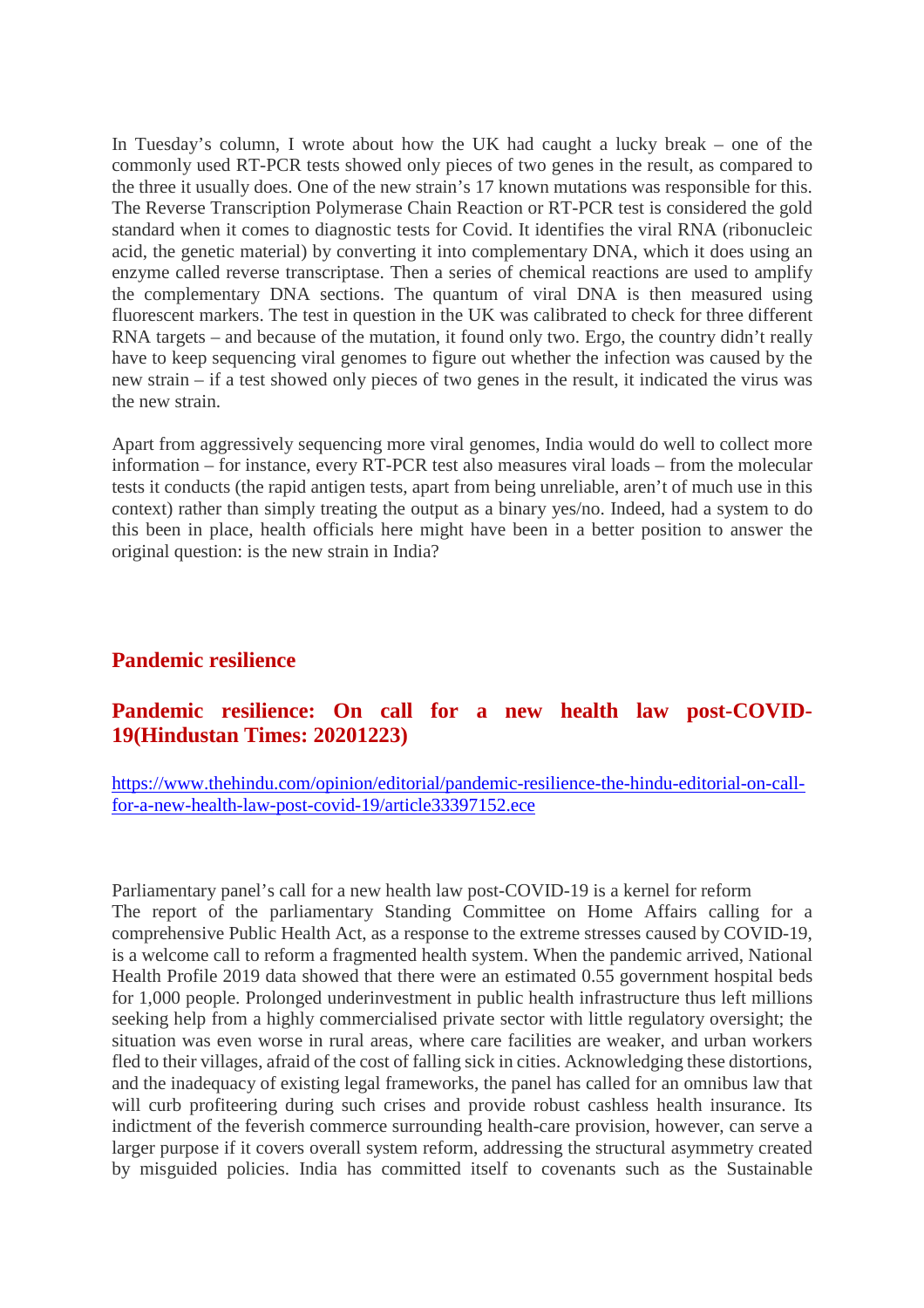Development Goals, but continues to evade making the right to health a full legal and justiciable right under the National Health Policy.

Among the committee's observations is the absence of insurance cover for many and oversight on hospitals to ensure that patients are not turned away in a crisis such as COVID-19. While the panel is right to view this as a breach of trust, one of the pandemic's impacts has been a staggering rise in premiums, especially for senior citizens, of even up to 25% of the insured value. What is more, the insurance regulator, IRDAI, set 65 as the maximum age of entry for a standard policy earlier this year, affecting older uninsured citizens. Such age limits must be fully removed. The answer to creating an equitable framework lies in a tax-funded system, with the government being the single and sole payer to care providers. This is a long-pending recommendation from the erstwhile Planning Commission, and should be part of any reform. The government, as the single-payer if not sole care provider at present, would be better able to resist commercial pressures in determining costs. This is equally applicable for central procurement of essential drugs, which can then be distributed free. Legal reform must provide for a time-bound transition to universal state-provided health services under a rights-based, non-exclusionary framework, with States implementing it. Private arrangements can be an option. COVID-19 has exposed the dangers of excessive reliance on private tertiary care. The corrective lies in raising public spending to the promised 2.5% of GDP on public facilities that are universally accessible.

#### **Covid-19 (The Asian Age: 20201223)**

http://onlineepaper.asianage.com/articledetailpage.aspx?id=15299774

## Turn Covid-19 into an opportunity: Khanna

AGE CORRESPONDENT<br>NEW DELHI, DEC. 22

During the Covid-19 era,<br>one of the health professionals amongst many othsionals amongst many om-<br>ers, who have come out<br>shining, is Dr. Sunali<br>Khanna. Her keen interest<br>in public health addresses issues that need to be dealt with. In the wake of Covid-<br>19, Dr. Khanna feels public health infrastructure of<br>rural areas should be<br>focussed upon more, along with places where margin-<br>alised people live, old-age homes. homes for differently-abled and orphanages

ages.<br>Addressing a panel discussion of Covid-19 challenges and opportunities,<br>Dr Khanna said while<br>Covid-19 has been the most serious challenge of 2020, it should be converted into an<br>opportunity. Infrastructure expansion, its optimal utili-<br>sation, and the functional should challenges focussed upon, urged Dr

**DR SUNALI Khanna** feels that in the wake of Covid-19, public health infrastructure of rural areas should be focussed upon more, along with places where marginalised people live, oldage homes, homes for differently-abled and orphanages.

Khanna, vice president of Indian Academy of<br>Medicine Radiology<br>Dr Khanna is Indian Academy of Oral

Dr Khanna is the<br>youngest person to chair bourgest person to chair<br>the 12th Asian Congress of<br>Oral & Maxillofacial<br>Radiology as president in<br>2018 in Mumbai. Being a keen environmental health scientist and activist, who<br>was awarded PhD by<br>Maharashtra University of Health Sciences, Dr<br>Khanna's research highlights importance of environmental health issues in the public sphere. She is convener the of



Dr. Sunali Khanna

International Conference on Environmental Health Research held in 2011, 2012,<br>2014, 2015, 2016, 2018 and 2019

The conferences attracted over 450 delegates and were aimed at development<br>of environment health<br>indicators to establish better links and improvement<br>in the cumulative burden<br>of environmental change and its impact on society. It<br>also focused on development of approaches to integrating public concerns and precautionary principles into public policy on health. She has conducted surveys on tobacco related<br>diseases and cessation practices. She has co-<br>authored HIV/AIDS manual for health professionals in association<br>Mumbai District with<br>AIDS Control Society which is a<br>big step towards develop-

ing community awareness particularly among doc-<br>tors in interior and remote areas. As we see certain gaps in

the health apparatus in the country, Dr. Khanna has<br>been arguing that presently it is the right time to fill ry it is the right time to full<br>those gaps so we are well-<br>equipped in non-Covid<br>times too. Apart from pub-<br>lic health, she is an emi-<br>nent educationist serving as a faculty member of the<br>Maharashtra University of Health Sciences.

Heath Sciences.<br>She teaches and also<br>undertakes research in the undertakes research in the<br>areas of oral medicine,<br>maxillofacial radiology, elements and trace cancer nts and<br>at Nair oral

Hospital Dental College, a<br>premier institute in premier<br>Mumbai. institute

During the earlier years, buring the earlier years,<br>she won academic distinc-<br>tions and was recognised by the International<br>College of Dentists, She has also contributed<br>towards development of<br>curriculum for under and post-graduate dental sur-<br>gery courses. She has been instrumental in designing training modules and sug-<br>gesting reforms in higher education especially the<br>prevailing examination<br>system. She is on the expert panel of University Grants<br>Commission.

Dr Khanna became the Dr Knanna became the<br>first and only candidate to<br>qualify the D.N.B<br>(Diplomate of National<br>Board Examination) in<br>Oral Medicine & Oral Medicine &<br>Radiology till now. Dr<br>Khanna has worked<br>extensively towards the<br>healthcare of elderly and<br>marginalised sections of society.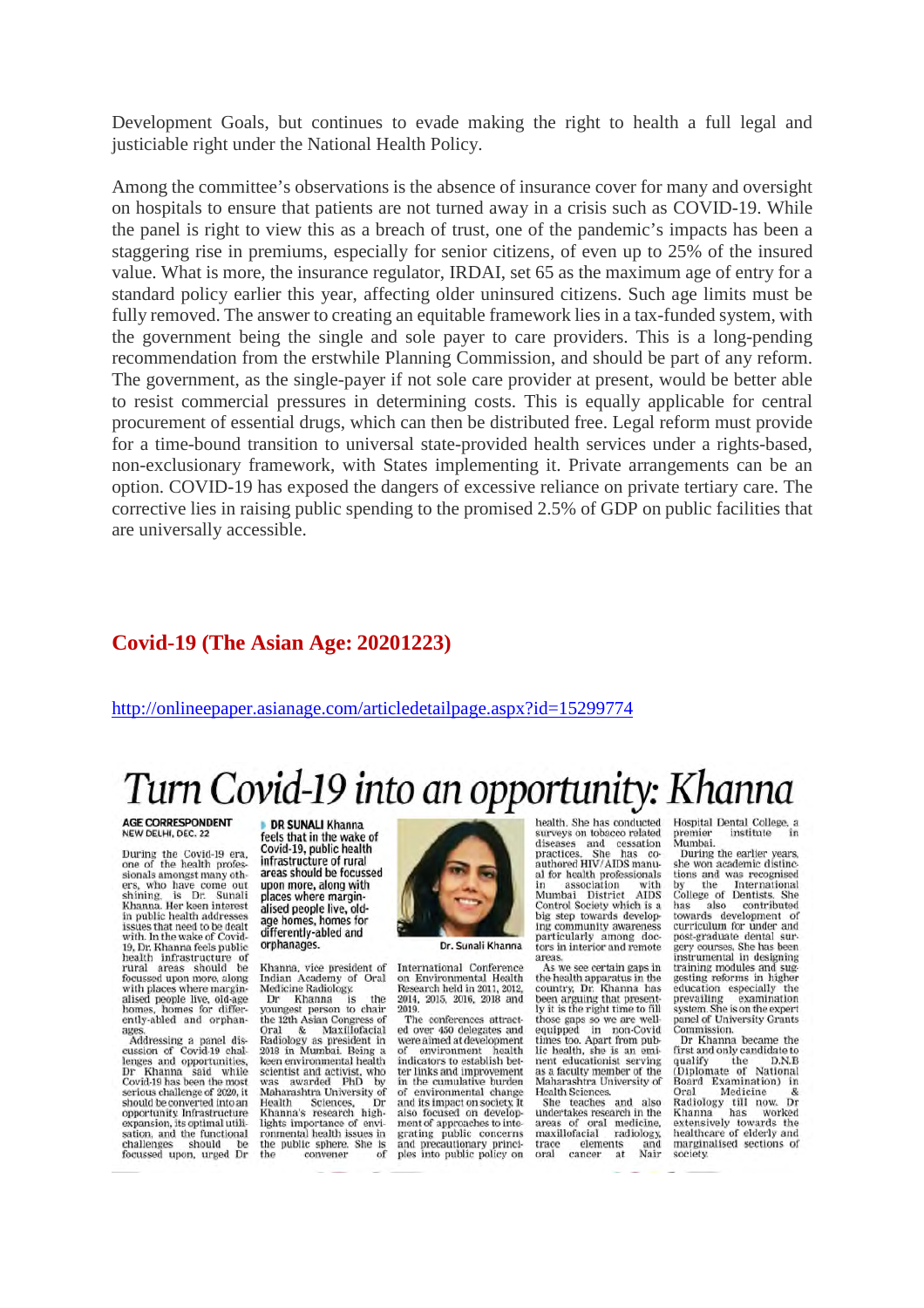#### **UK virus strain a 'Super-Spreader' has 70**

#### **UK virus strain a 'Super-Spreader' has 70 pc increased transmissibility rate: Dr Paul, NITI Aayog (New Kerala: 20201223)**

https://www.newkerala.com/news/2020/220962.htm

By Priyanka Sharma, New Delhi, December 22: At a time when India is witnessing a decline in the active coronavirus cases, a new mutation of Covid-19 virus strain in United Kingdom has become a "Super-Spreader" with 70 per cent increased transmissibility rate. However, this mutated and more aggressive strain of the novel coronavirus has not been found in India so far, Dr VK Paul, Member (Health), NITI Aayog said on Tuesday.

According to the Union Health Ministry data, India's active caseload has fallen below 3 lakh (2,92,518) as of Tuesday, the lowest after 163 days.

Addressing a press conference on COVID19 updates, Dr VK Paul, Member (Health), NITI Aayog said "We are in good position and we have to keep this momentum. It will help in suppressing the virus by remaining vigilant. In UK, new mutation of virus has been seen."

Dr Paul said, "We talked to UK research community and we came to know that the mutation has enhanced the transmissibility rate of the virus. It is being said that 70 per cent transmissibility rate has increased. We can call them that the virus has become super-spreader."

"This virus mutation is not affecting the severity of the disease, neither the case fatality nor the hospitalization rate. The new strain or mutation of coronavirus seen in the United Kingdom has not been seen in India, so far. There is no cause for concern, no need to panic. As for now, we need to stay vigilant," he added

Explaining the virus mutation, Dr Paul said "Mutation means that change in RNA of the virus. The change in the virus is called drift. It has no significance. This behaviour is seen in many virus including this virus."

"Around 17 changes are seen in the virus and one change --N501Y is responsible for the virus by which it enter in human cells. It increases the tendency of the virus to enter in our body. Only tendency to infect more people has increased. It is cause for concern. It is an adverse development in UK," Dr Paul added.

Informing about the action taken up the Central government, the NITI Aayog official said, "The government is looking into it. We have robust laboratories and we are studying the genetic structure of thousands of viruses. We have not found the mutation of the virus seen in UK. Since, people are travelling amid pandemic and it was found in Australia and some countries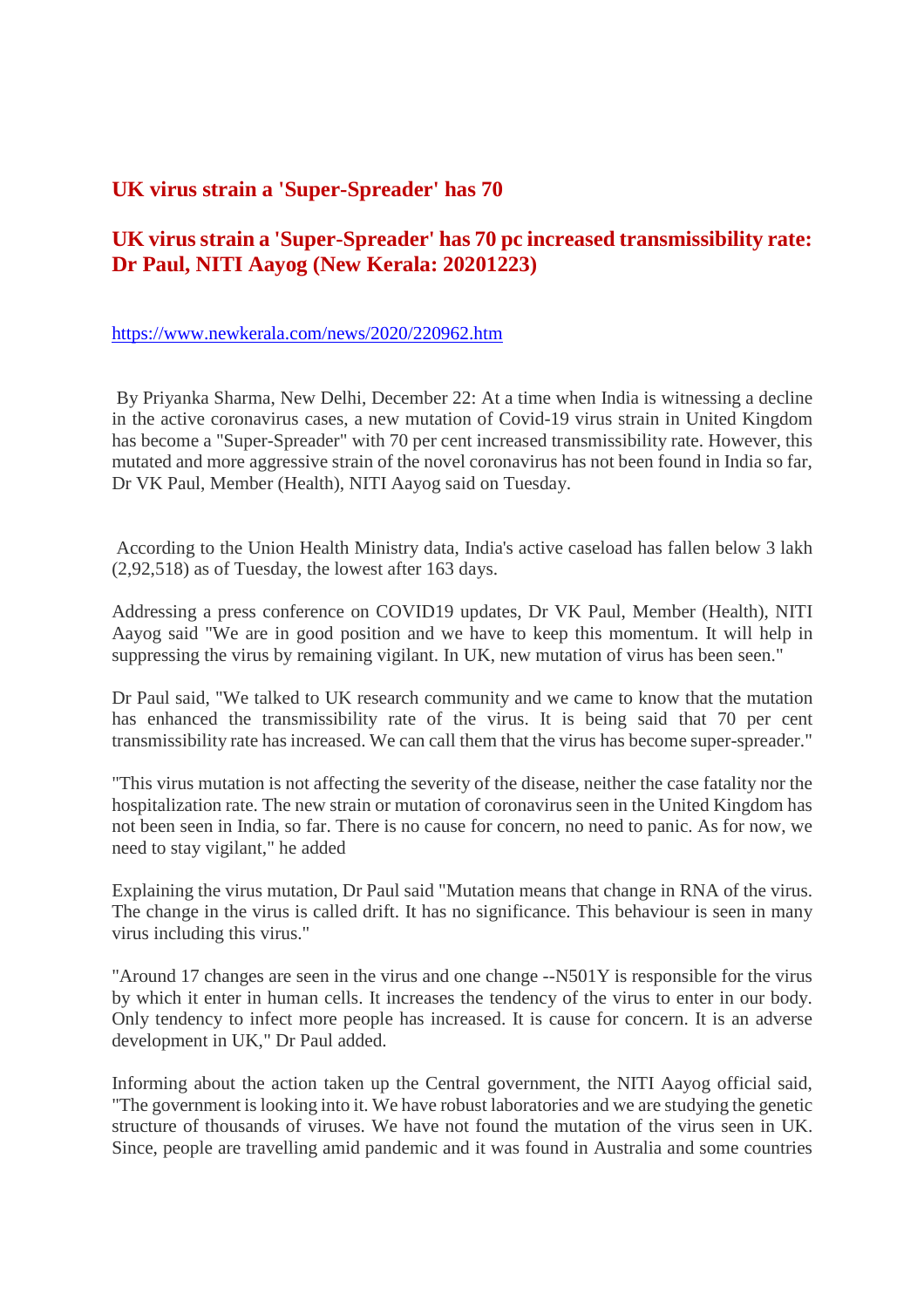in Europe and hence we have to remain vigilant. The new strain or mutation of Coronavirus seen in the United Kingdom has not been seen in India, so far."

In the wake of this UK virus mutation, the Central government on Monday took a slew of measures as a matter of abundant precaution.

"Passengers travelling to and from UK have been stopped temporarily till 31 December. Since yesterday, we have started genetic sequencing of The samples which have came in our laboratory recently. We are doing it in a fast speed," he said.

"The passengers who have came to India from UK, we are tracing them and checking their health condition and doing their Covid-19 tests. If they found positive for virus, we take their specimen and culture their virus and do genometic sequences," he added.

"All the incoming passengers are going through RT-PCR tests. We follow the said procedure for them. If anyone found positive we will test the virus and do the genometic sequencing," he said.

Pointing out that virus mutation cannot affect the development of Covid-19 vaccine, Dr Paul noted "As of now, the new strain of COVID-19 in UK has no impact on the potential of the emerging vaccines being developed in our country and are available in other countries."

"Based on our discussions with scientists in UK, colleagues in World Health Organisation (WHO) and with our deep assessment we can say that there is no need to panic. There is no change in the procedure and guidelines of treatment due to this mutation," said Dr Paul adding that people need to be more vigilant and a win the COVID-19 pandemic.

#### **Brain cell**

#### **Brain cell that can help track distance discovered (New Kerala: 20201223**

#### https://www.newkerala.com/news/2020/220939.htm

: Scientists have discovered that there is a type of brain cell that can track how far we have travelled and remember where things are, which are added to our memory map of the places we have been.

The existence of GPS-like brain cells, which can store maps of the places we've been, like our kitchen or holiday destination, was already widely known, but this discovery shows there is also a type of brain cell sensitive to the distance and direction of objects that can store their locations on these maps.

The findings, detailing these cells called vector trace cells (VTC), were published in the journal Nature Neuroscience.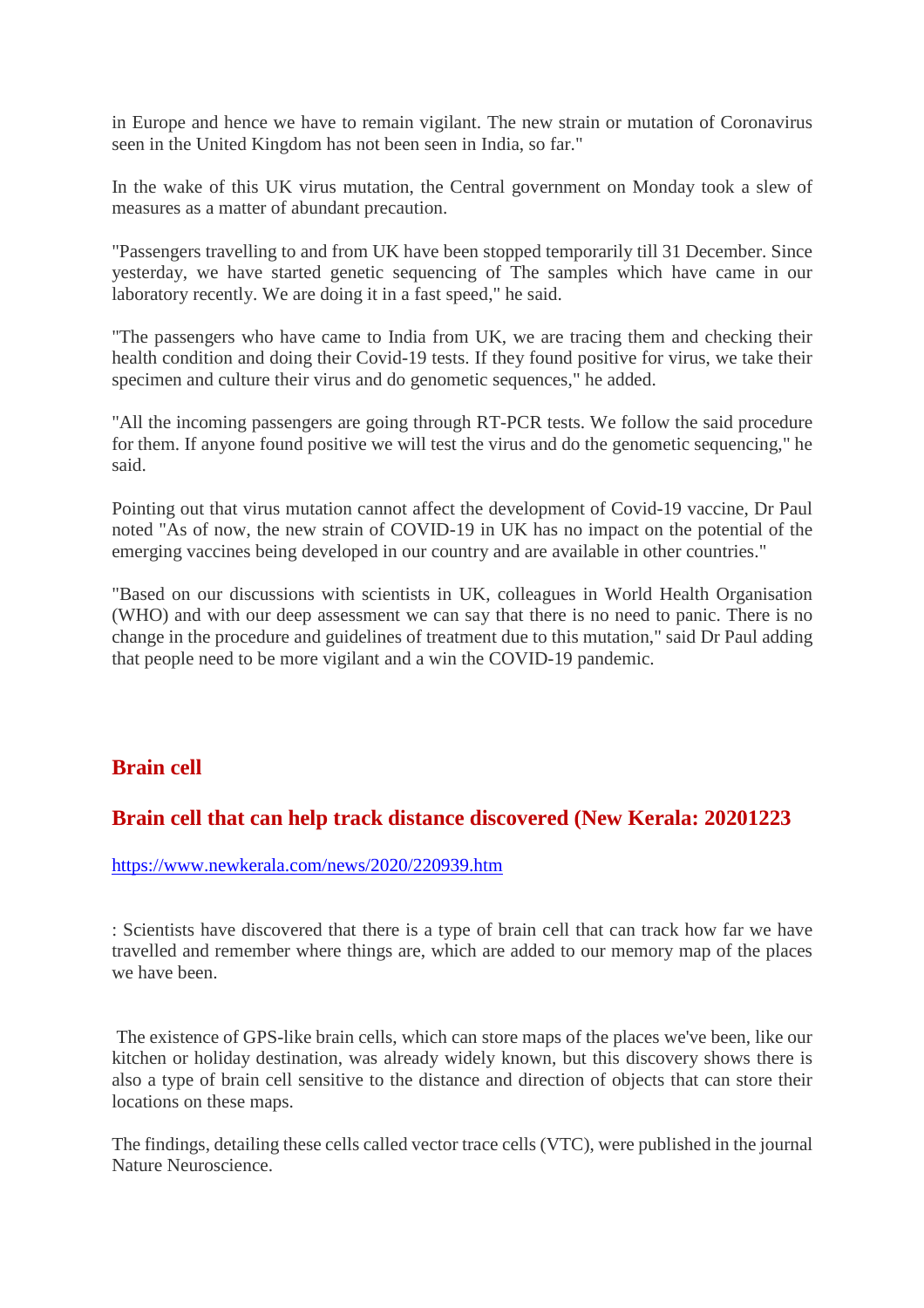"The discovery of vector trace cells is particularly important as the area of the brain they are found in is one of the first to be attacked by brain disorders such as Alzheimer's disease, which could explain why a common symptom and key early 'warning sign' is the losing or misplacement of objects," said lead researcher Steven Poulter from Durham University in Britain.

According to Colin Lever from Durham University, these cells appear to connect to creative brain networks which help us to plan our actions and imagine complex scenarios in our mind's eye.

"Vector trace cells acting together likely allow us to recreate the spatial relationships between ourselves and objects, and between the objects in a scene, even when those objects are not directly visible to us," Lever said.

#### **Full blood count**

#### **Full blood count can predict disease severity of Covid patients (New Kerala: 20201223**

https://www.newkerala.com/news/2020/220921.htm

A full blood count of Covid-19 patients predicts fairly accurately whether the infection will have a complicated course or not, says a new study.

Such predictions can make it easier for healthcare providers to estimate the expected clinical picture.

This study, conducted in eleven hospitals, was published in the journal eLife.

"By using certain techniques, the character of certain blood cells can be better determined and by using these new techniques, we have been able to develop a reliable prognostic score," said principal investigator Andre van der Ven of Radboud University Medical Center in in the Netherlands.

"This score gives a good insight into whether a serious course of events can be expected and can help healthcare professionals to make treatment decisions".

In patients presenting to hospitals with a Covid-19 infection, full blood count analysis (hemocytometry) are commonly performed at the emergency department and during hospitalisation.

Covid-19 is accompanied by specific changes in the circulating blood cells that are analysed by a full blood count.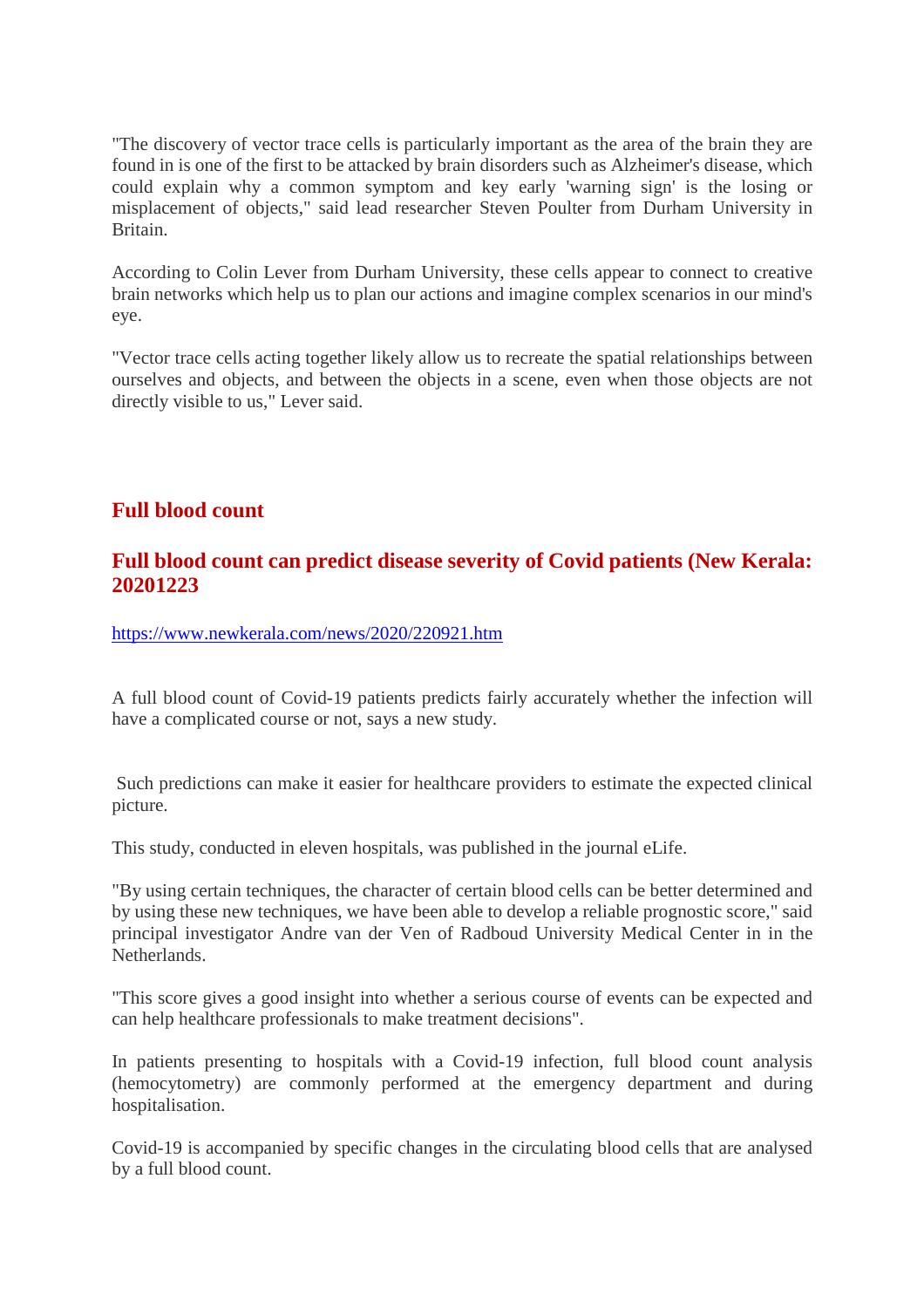These changes in the blood cells, especially those that can be identified using new techniques, were used to create an algorithm with a predictive value.

The developed algorithm appears to predict the course of Covid-19 better than the value of the individual blood cells, as used so far.

The reliability increases to 93 per cent after six days, said the study.

Using data generated by full blood count measurements, the researchers wanted to know if it is possible to predict whether a hospitalised Covid-19 patient will become seriously ill and needs treatment at the intensive care.

For this purpose, they examined the data of 982 adult patients in eleven different hospitals across Europe.

And this turned out to be possible specific changes in the circulating blood cells of Covid-19 patients proved to be of use as indicators whether a serious course of events was expected.

New laboratory techniques make it possible to detect whether immune cells in the blood are activated and it turned out that especially these activated cells were more present of Covid-19 patients with a severe course, including during the early course of the disease.

In a second study population the researchers were able to confirm the value of the prognostic score.

#### **New Viris (Hindustan: 20201223)**

https://epaper.livehindustan.com/imageview\_529774\_87085044\_4\_1\_23-12- 2020\_3\_i\_1\_sf.html